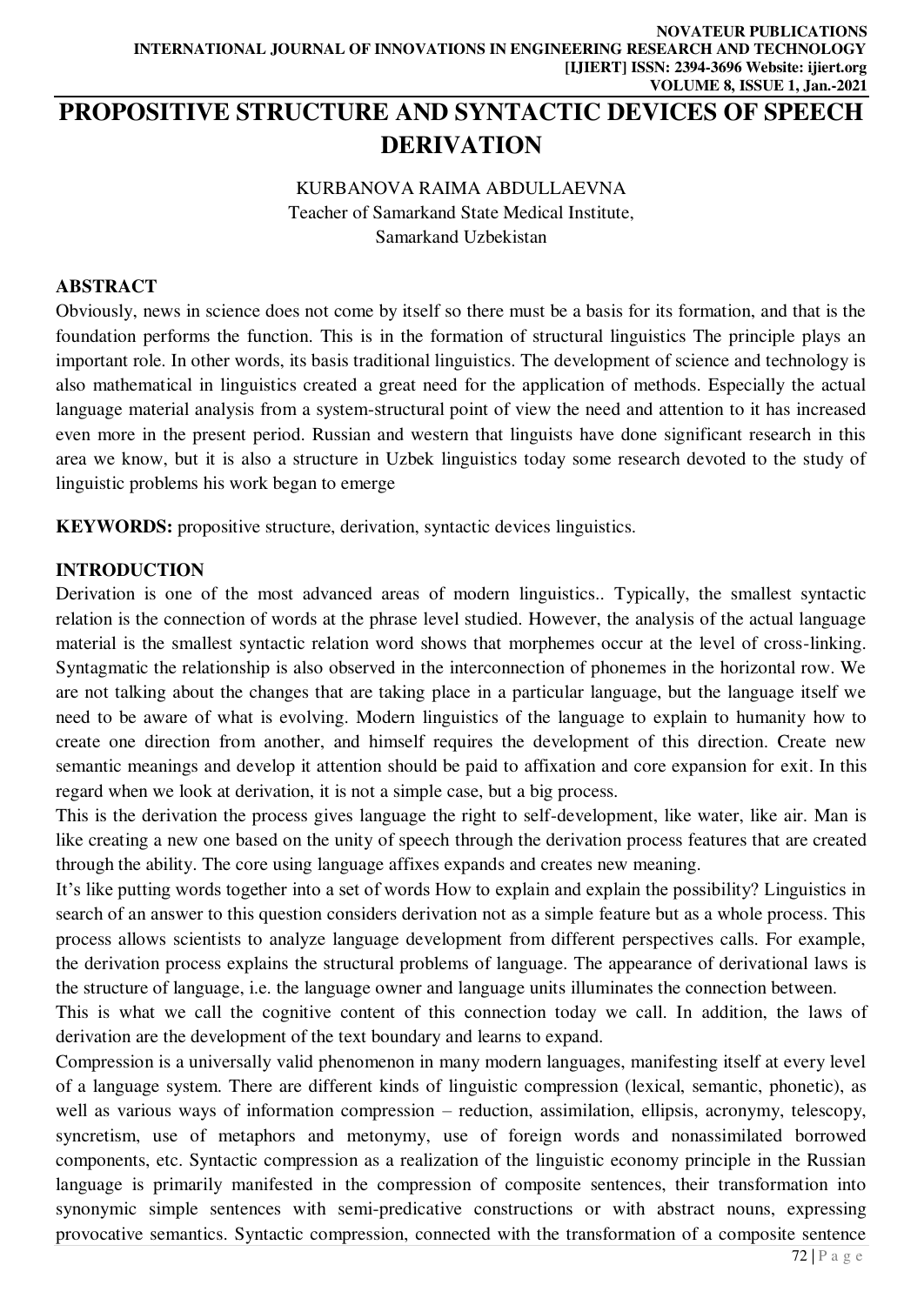into a synonymic simple one with an abstract noun in the function of a secondary predicate, is quite thoroughly investigated in linguistics.

However, it is appropriate to treat the following type of an utterance compression as a syntactic compression of the first degree, since a concrete noun may be characterized by procedural semantics. Constructions with concrete nouns expressing propositive semantics are regarded as examples of a higher degree of an utterance compression, i.e. syntactic compression of the second degree. Syntactic compression of the second degree is typical of the Russian language, but this phenomenon has not received enough attention in modern linguistics.

Analyzing the non-prepositional word-forms of concrete nouns, used in the function of second predication bearers, it should be noted, that most actively used among them are concrete nouns in the form of genitive case Semantics of the main predicate actualizes processual meaning of dependent word-forms, as the verb supposes a certain presumable situation available, expected action, referred to future perspective. The wordform of a concrete noun does not possess the semantics of process in its meaning, but elliptically it denotes a proposition. Besides the complex sentence with homogeneous clauses, there is a simple "non-elementary" sentence with explicated concrete noun, synonymous to construction under investigation. In these constructions the situation is already completely denoted, in contrast to the sentence with a concrete noun, where the availability of the situation itself is denoted in the word-form of a concrete noun. This confirms the idea, that constructions with concrete nouns are more closely connected with the context and speaker's background knowledge as compared to abstract nouns and extended verbal analogues.

It is also observed that the propositive structure of a sentence is compared to a predicative. Yu.S. Stepanov said that the predicative phenomenon of a sentence is two-stage, in the first stage the formation of a propositional event or an incorrect prediction, and in the second stage it is complete emphasizes the formation of predicative [3.393]. In our view, this is incorrect the mention of prediction is related to the abstract expressiveness of the proposition appears. After all, a proposition is, as mentioned above, with arguments or actants is also abstract in its unrelated form. But it must also be said that such the situation requires the linguistic status of the proposition. Otherwise call it by the same name (proposition) could not be named.

So far, including conjunctions, including follow-up conjunctions the linguistic status of the syntactic structures that make up sentences there is no common ground between the opinions of linguists in the chapter on interpretation. Some if scientists see such structures in the status of simple speech, some linguists here from the concept of a predicative device are using. In our opinion, this is a simple notion It is advisable to use.

Because it is a component of a compound sentence The syntactic structure that comes in the function also has its own speech status does not leave.

Compare the vocabulary of the following sentences in linguistic sources It is not expedient to be done, because of their linguistic nature is different. True, the verb phrase has a predicative sign can be. But the attitude to reality through speech is its own differs from phrases in its perfection. Especially paratactic and polypredicative and ustpredicative of hypothalamic devices features distinguish them sharply from other syntactic structures.

Typically, language in the study of the occurrence of syntactic structures and the paradigmatic and syntagmatic relations of speech units attention is paid to the interpretation, but in this case the units of language and speech function in a paradigmatic-syntagmatic-hierarchical relationship it is forgotten that it is in the form of law. More precisely, language and speech to study the issues of the hierarchical relationship of units so far no serious attention has been paid.

However, a step-by-step approach the concept is extremely influential, and its distortions are numerous leading us to draw incorrect conclusions in the study of problems.